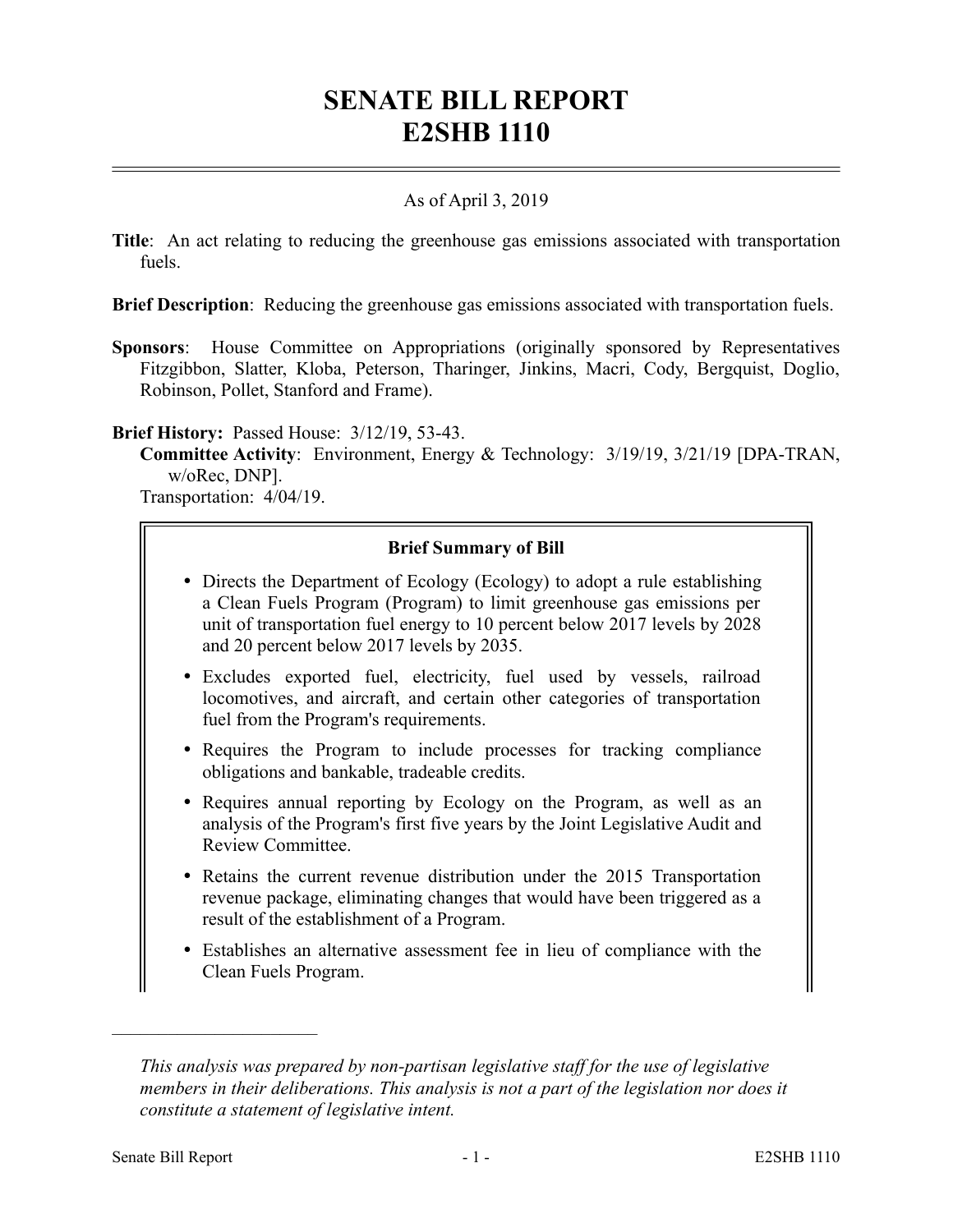- Specifies that the alternative assessment will be \$6 per metric ton of carbon dioxide emissions of transportation fuels for calendar year 2021 through 2028 and subject to rates specified in subsequent legislation after that time period.
- Imposes a five cent per gallon tax on the bio-portion of a biofuel blended fuel for calendar years 2021 through 2028.

## **SENATE COMMITTEE ON ENVIRONMENT, ENERGY & TECHNOLOGY**

**Majority Report**: Do pass as amended and be referred to Committee on Transportation. Signed by Senators Carlyle, Chair; Palumbo, Vice Chair; Billig, Das, Liias, McCoy, Nguyen and Wellman.

**Minority Report**: That it be referred without recommendation. Signed by Senator Sheldon, Assistant Ranking Member, Energy & Technology.

#### **Minority Report**: Do not pass.

Signed by Senators Fortunato, Assistant Ranking Member, Environment; Brown and Short.

**Staff**: Kimberly Cushing (786-7421)

#### **SENATE COMMITTEE ON TRANSPORTATION**

**Staff**: Bryon Moore (786-7726)

**Background**: Greenhouse Gas Reporting Requirements. Under the federal Clean Air Act, greenhouse gases (GHGs) are regulated as an air pollutant and are subject to several air regulations administered by the United States Environmental Protection Agency (EPA). These federal Clean Air Act regulations include a requirement that facilities and fuel suppliers whose associated annual emissions exceed 25,000 metric tons of carbon dioxide equivalent (CO2e) report their emissions to the EPA. At the state level, greenhouse gas (GHG) reporting is regulated by Ecology under the state Clean Air Act. This state law requires facilities, sources, and sites whose emissions exceed 10,000 metric tons of CO2e each year to report their annual emissions to Ecology.

Ecology and the Department of Commerce (Commerce) must report the total GHG emissions, by source sector, in Washington State. According to the most recent report submitted to the Legislature in December 2018, as of 2015 the total annual GHG emissions in Washington State were estimated at 97.4 million metric tons (MMT) of CO2e. Of these emissions, 42.5 percent were attributable to transportation sources, of which on-road gasoline accounted for 21.42 MMT CO2e and on-road diesel accounted for 8.15 MMT CO2e.

Clean Air Rule. In September 2016, Ecology adopted a rule citing the state Clean Air Act authority (Clean Air Rule) to limit emissions of GHGs from certain stationary emissions sources, petroleum product producers and importers, and natural gas distributors.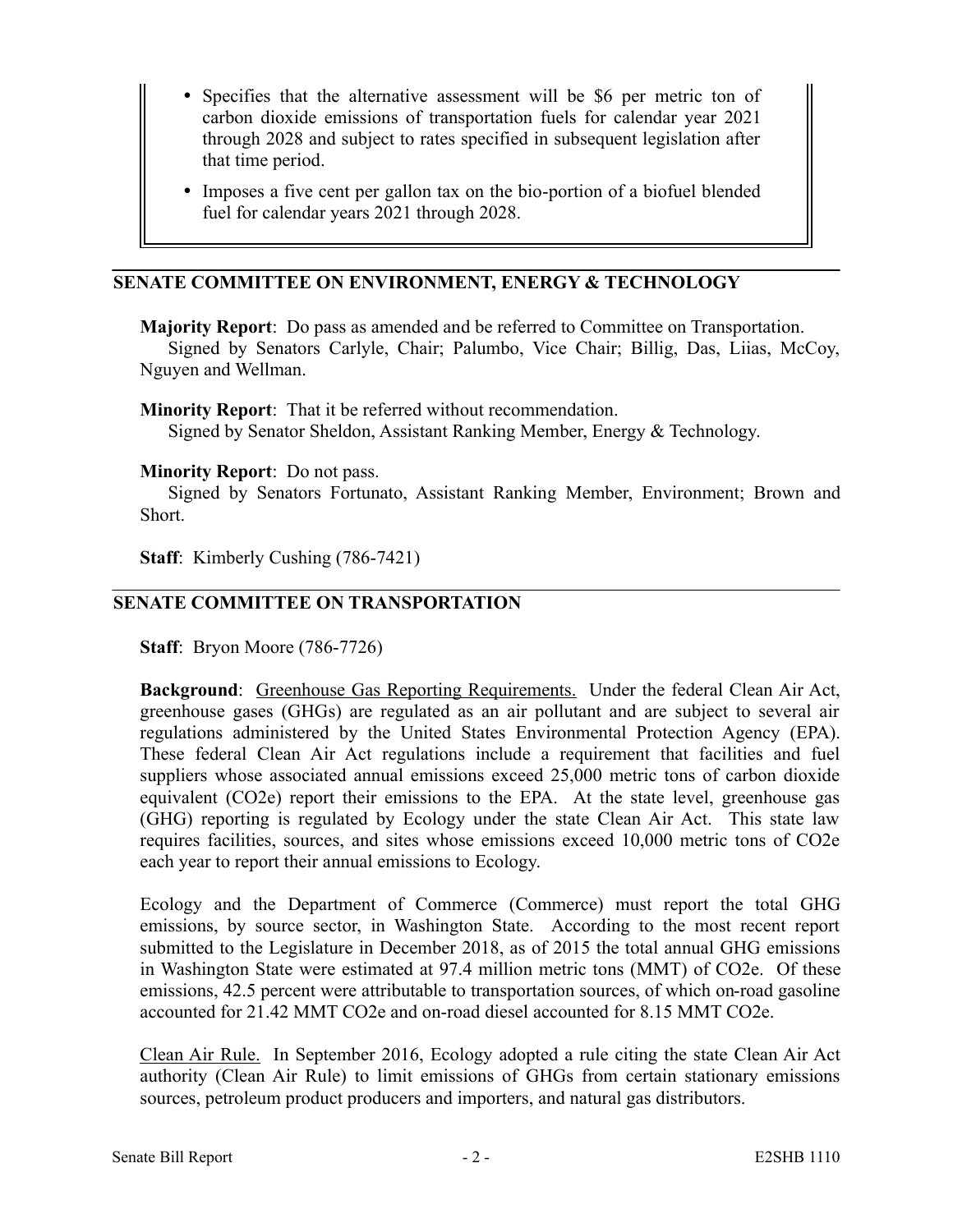In March 2018, the Thurston County Superior Court ruled parts of the Clean Air Rule are invalid. The superior court's ruling prevents Ecology from implementing Clean Air Rule regulations that cap and gradually reduce major sources of carbon pollution. Compliance with the rule is currently suspended. On May 14, 2018, Ecology filed an appeal with the Washington State Supreme Court.

Clean Fuel Programs in Other States. California and Oregon have each instituted policies requiring reductions in GHG emissions associated with transportation fuels, as measured against a standard unit of fuel energy (carbon intensity). California's program, which began in 2010, requires a 10 percent reduction by 2020 and a 20 percent reduction by 2030 in the carbon intensity of gasoline and diesel fuel, in conjunction with the use of fuels serving as substitutes for those fuels. Oregon's program, which began in 2015, requires a 10 percent reduction by 2025 in the carbon intensity of transportation fuels.

2015 Transportation Revenue Package. In 2015, the Legislature enacted a bill that raised revenue for transportation purposes from a variety of transportation-related sources (transportation revenue package). Among other sources of revenue, the transportation revenue package generated revenue by increasing fees for:

- enhanced and commercial driver's licenses; and
- vehicle weight fees that apply to passenger vehicles and motor homes.

In general, the enhanced and commercial driver's license fees are deposited into the Highway Safety Fund—used for driver's license implementation, driver improvement, and financial responsibility, among other programs—and vehicle weight fees are deposited into a combination of the Multimodal Transportation Account—used for transportation purposes and the Freight Mobility Multimodal Account—used for certain freight mobility projects.

Under the transportation revenue package, if a clean fuel standard policy is adopted by rule or otherwise initiated by a state agency prior to July 1, 2023, additional revenue raised from the driver's license and vehicle weight fee increases would be redirected from the Highway Safety Fund, Multimodal Transportation Account, and Freight Mobility Multimodal Account, and instead deposited into the Connecting Washington Account. This account is located in the Motor Vehicle Fund and is used for highway projects that have been identified in a transportation appropriations act as Connecting Washington projects or improvements.

**Summary of Bill**: The bill as referred to committee not considered.

**Summary of Bill (Proposed Striking Amendment): Clean Fuels Program.** Ecology is directed to adopt rules establishing a Program limiting GHG emissions attributable to each unit of transportation fuel energy (carbon intensity) to 10 percent below 2017 levels by 2028 and 20 percent below 2017 levels by 2035. The Program must start no later than January 1, 2021.

Transportation fuel means electricity and any liquid or gaseous fuel sold, supplied, offered for sale, or used to propel motor vehicles or intended for transportation purposes.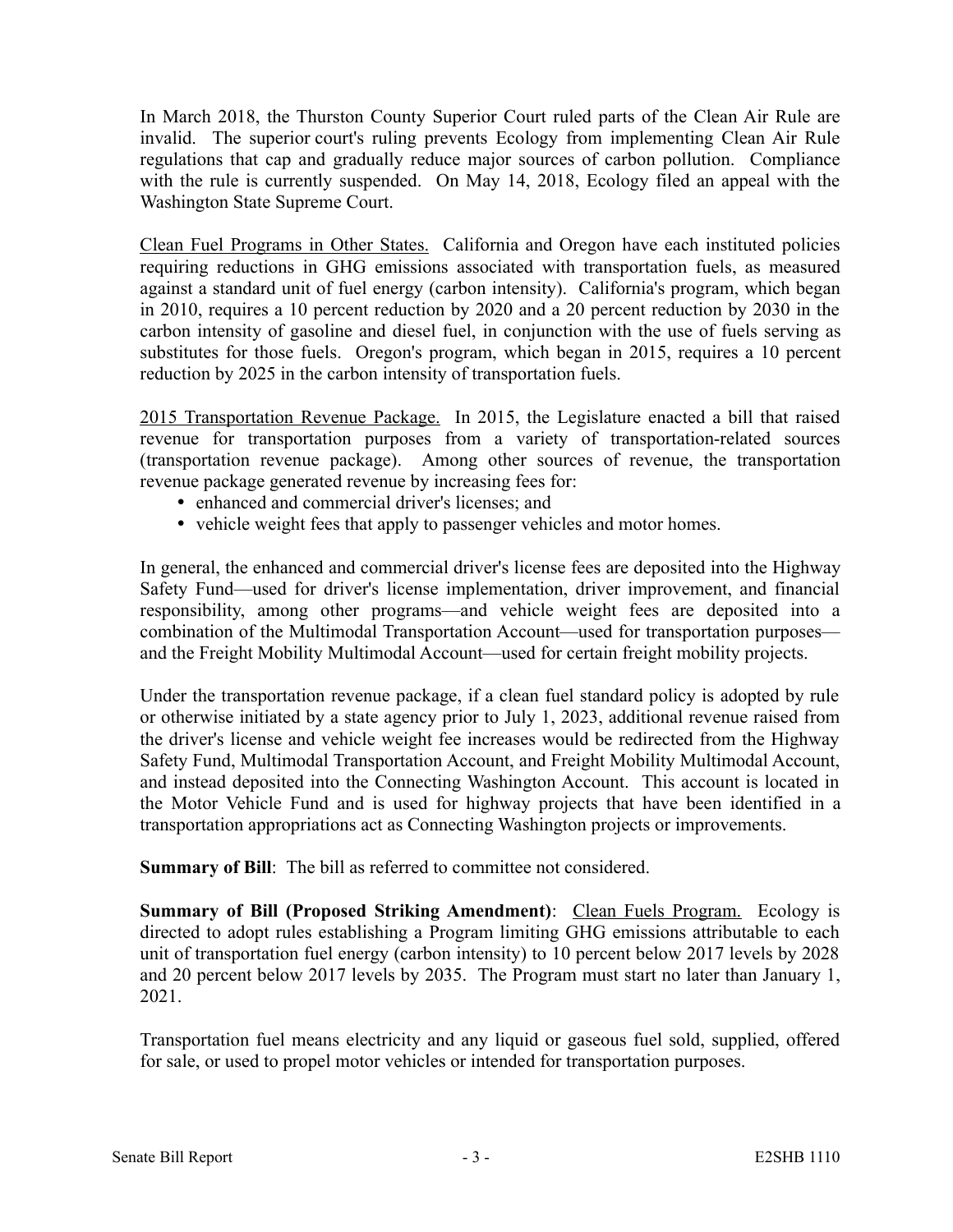Exempt Fuels. Excluded from the carbon intensity reduction requirements under the Program are the following:

- transportation fuel exported or otherwise not used in Washington State;
- electricity;
- transportation fuel used for the propulsion of all aircraft, vessels, or railroad locomotives;
- military tactical vehicles and tactical support equipment;
- transportation fuels used in volumes below thresholds adopted by rule; and
- any other fuels Ecology may exempt by rule in order to avoid mismatched incentives in similar GHG or low carbon fuel programs, fuel shifting between markets, or other outcomes counter to the intent of this Program.

Until January 1, 2028, the following fuels are also exempt from the Clean Fuels Program's carbon intensity reduction requirements:

- special fuel used off-road in vehicles used primarily to transport logs;
- dyed special fuel used in vehicles that are not designed to transport persons or property, not designed to be operated on highways, and that are used primarily for construction work, including timber harvest and mining; and
- dyed special fuel used for agricultural purposes that are exempt from state fuel taxation.

Implementation of the Clean Fuels Program. The rules adopted by Ecology to implement the Program are as follow.

- Standards for assigning levels of GHG emissions attributable to transportation fuels based on a lifecycle analysis that considers emissions from the production, storage, transportation, and combustion of the fuels, and associated changes in land use. Hydroelectricity must be attributed zero associated lifecycle GHG emissions. Ecology must establish separate carbon intensity standards for gasoline and its substitutes and diesel and its substitutes.
- Processes for assigning and verifying bankable, tradeable credits for fuels produced, imported, or dispensed for use in Washington State with associated lifecycle GHG emissions that are less than 80 percent of the 2017 baseline carbon intensity levels; or when other specified activities are undertaken that support reducing GHG emissions associated with transportation in Washington State.
- A determination of the carbon intensity of electricity supplied by electric utilities participating in the Program based on the mix of generating resources used by each electric utility.
- A requirement to register in the Program for producers or importers of transportation fuels that are ineligible to generate credits.
- The option to register and participate in the Program for persons associated with transportation fuels with a carbon intensity below the carbon intensity standard, and persons associated with exempt transportation fuels.
- Cost containment mechanisms.

Ecology's rules may allow the generation of credits from specified activities associated with the reduction of greenhouse gas emissions associated with transportation, including:

• specified carbon capture and sequestration projects;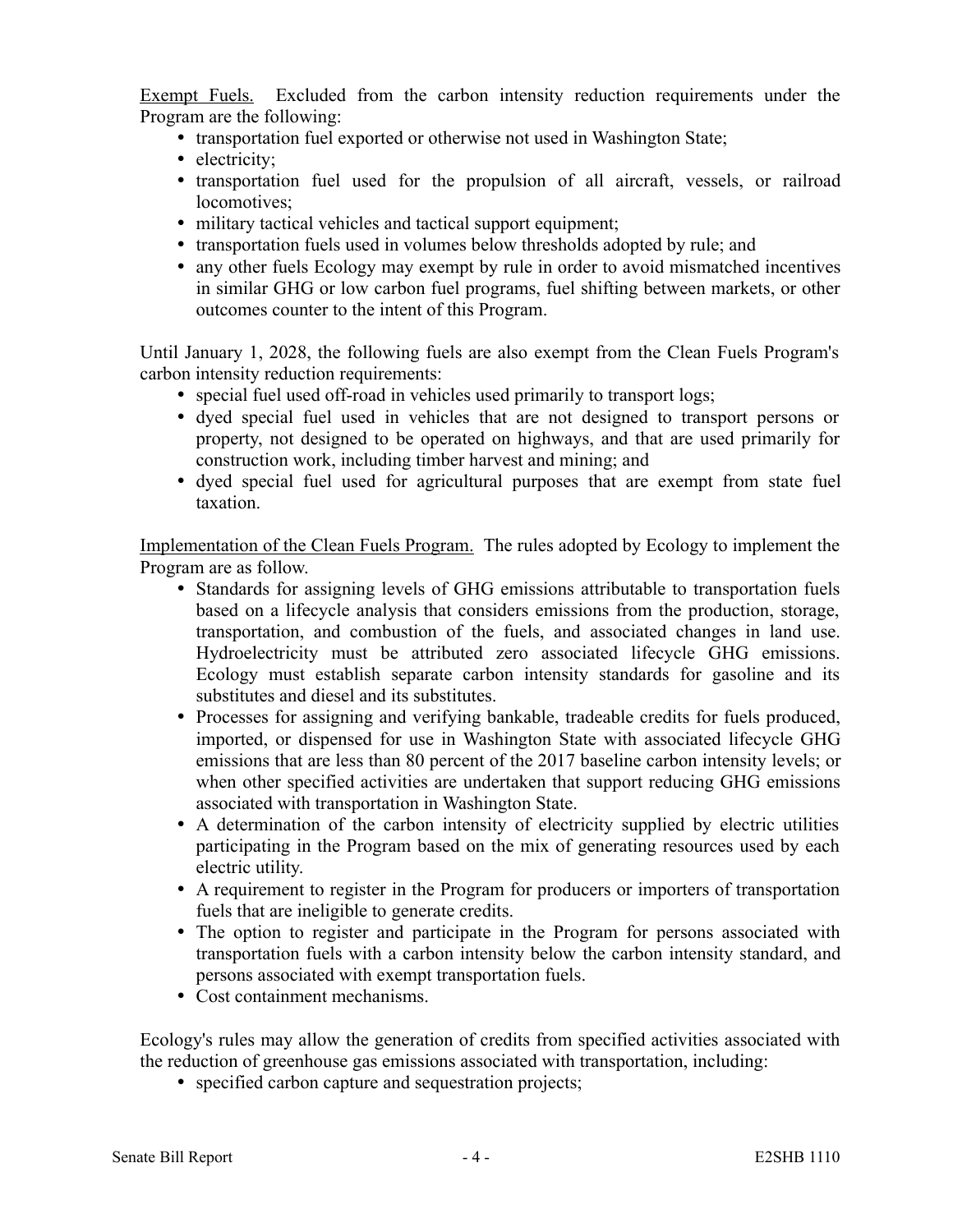- fueling electric vehicles directly with zero-carbon electricity or through the retirement of renewable energy credits associated with the electricity;
- the provision of zero emission vehicle infrastructure;
- investments in renewable natural gas or renewable hydrogen production projects; and
- using smart vehicle charging technology that results in electric vehicle fueling during times of comparatively low carbon intensity of the electric grid.

Transportation fuels derived from palm oil are ineligible for credit generation, and Ecology must consider land use changes in determining the carbon intensity of transportation fuels made from sugar cane.

Except where inconsistent with specific statutory direction from the Legislature, Ecology's rule establishing the Program should seek to harmonize with similar programs adopted by other states with significant amounts of transportation fuel supplied to or from Washington State. In adopting the rule for the Program, Ecology must consider whether GHG emission reduction units earned under the Clean Air Rule are eligible for credit under the Program, and vice-versa.

Ecology may require electric utilities and transportation fuel suppliers to submit GHG emissions data and information different from the types of data currently submitted to the state by those entities.

Ecology may also require periodic reporting on Program activities from producers and importers of transportation fuels. Transactions transferring ownership of fuels in the Program must be accompanied by documentation assigning compliance responsibility for the fuels. To the extent practicable, Ecology's reporting rules for persons associated with transportation fuels supply chains must be consistent with the reporting procedures of similar clean fuels programs and programs requiring similar information to be reported by regulated parties in other states, including electric utilities.

To the extent the Program conflicts with the state Motor Fuel Quality Act, the Program's requirements supersede.

The requirement that Ecology limit the carbon intensity of transportation fuel is declared not to acknowledge, deny, or limit any authority that existed prior to the bill to adopt rules related to the GHG emissions intensity of fuel under the Clean Air Act.

Public Reporting Requirements. Beginning December 1, 2022, Ecology must annually submit recommendations for any draft legislation to more efficiently achieve the GHG emission reduction goals of the Program. Additionally, beginning May 1, 2023, Ecology must annually post on its website certain information regarding the previous year's Program, including credits and deficits generated, volumes of transportation fuels, and total GHG emissions reductions attributable to the Program. Ecology must contract with an independent consultant to determine the best estimate or range in probable costs or cost savings per gallon of gasoline and per gallon of diesel attributable to the Program.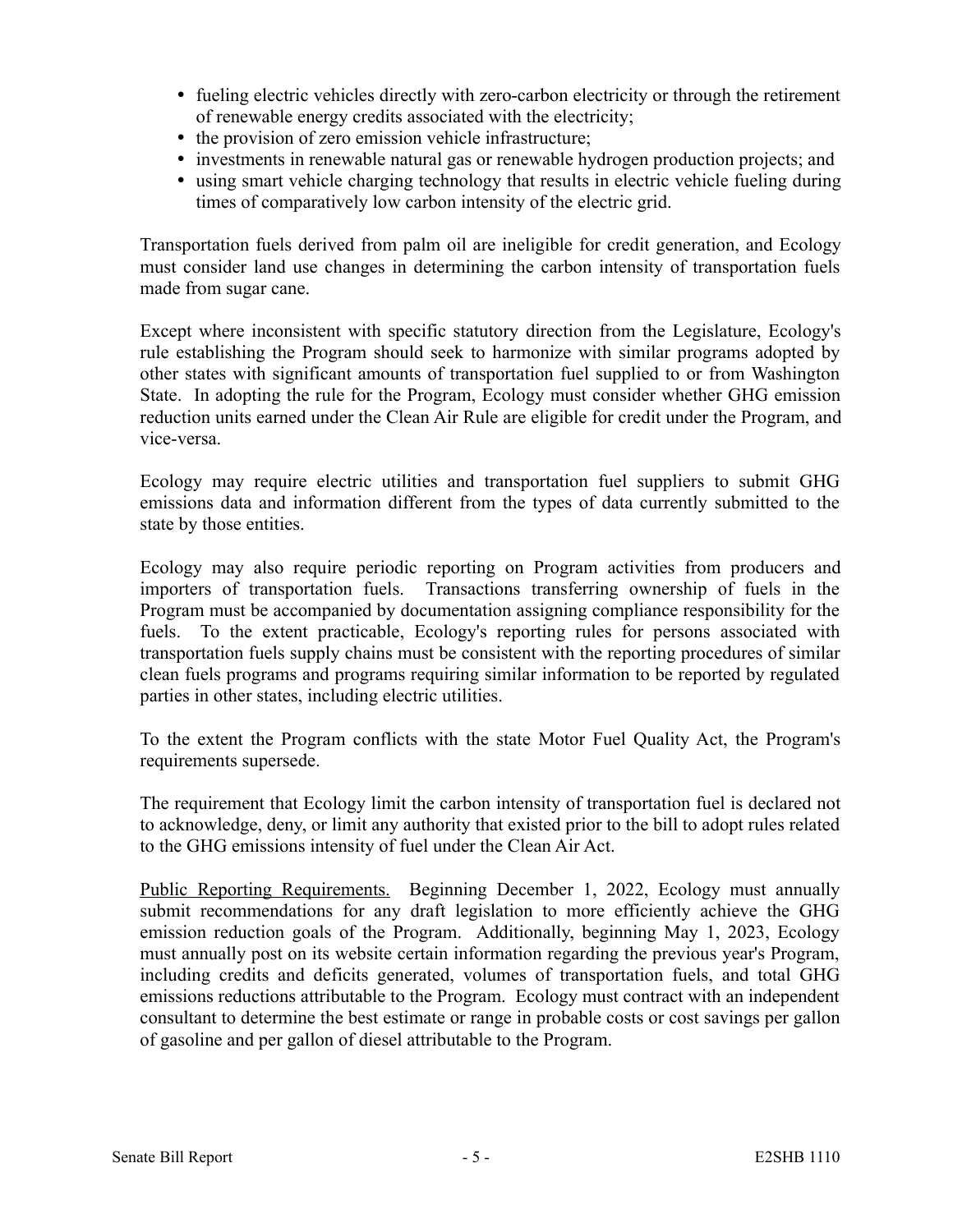Commerce must develop a periodic fuel supply forecast to project the availability of fuels and credits necessary for compliance with Program requirements. This forecast must be finalized no later than 90 days before the start of a compliance period.

By December 1, 2027, the Joint Legislative Audit and Review Committee is required to perform an analysis of the first five years of the Program and report to the Legislature. This analysis must include the costs and benefits of the Program, using specific metrics, an evaluation of the information summarized by Ecology in their annual reports, and the total statewide costs of the Program per ton of GHG emissions reductions achieved.

Clean Fuels Program Account and Fee. Ecology may require persons electing or required to participate in the Program to pay a fee to cover Ecology's direct and indirect costs for development and implementation. If Ecology elects to require Program participants to pay a fee, it must adopt rules to set a payment schedule and the amount of the fee. Fees are deposited into a Clean Fuels Program Account (account) used to carry out the Program.

Violations of Program requirements are subject to civil penalties under the state Clean Air Act. Penalties collected from Program violations must be deposited into the account.

Electric Utility Revenues. Fifty percent of revenues earned by electric utilities from electricity supplied to retail customers to generate credits under the Program must be used for transportation electrification projects. Of this 50 percent, 60 percent of the transportation electrification projects must be located in or directly benefit federal Clean Air Act maintenance or nonattainment areas or areas at risk of maintenance or nonattainment designation, if such areas are within the service area of the utility.

Ecology, in partnership with electric utilities, may develop guidelines for voluntary carbon reduction projects, including those that may be available to a utility within its service area to use of the remaining 50 percent of revenues.

The Utilities and Transportation Commission, for investor-owned utilities, or a governing board, for consumer-owned utilities, may approve expenditures to meet up to the remaining 50 percent of revenues generated from credits for the following: carbon reduction projects; investments in activities to reduce GHG emissions associated with transportation pursuant to Ecology's rules; to offset fuel cost increases; or up to 10 percent of the revenues generated by credits may be spent for low-income assistance.

Transportation Fees. The current distribution is retained for revenues granted by the 2015 Transportation revenue package, eliminating changes that would have been triggered as a result of the establishment of a clean fuels standard.

Alternative Assessment Payment. In lieu of compliance with the Clean Fuels Program, an alternative assessment is established. Entities electing to participate would pay a per ton charge based on the carbon dioxide emissions of transportation fuels that are sold or used within the state of Washington, similar to a carbon fee. For calendar years 2021 through 2028, the alternative assessment is imposed at a rate of six dollars per metric ton of carbon dioxide emissions of transportation fuels. For calendar years 2029 through 2035, the rate would be specified in subsequent legislation based on further evaluation of the Clean Fuels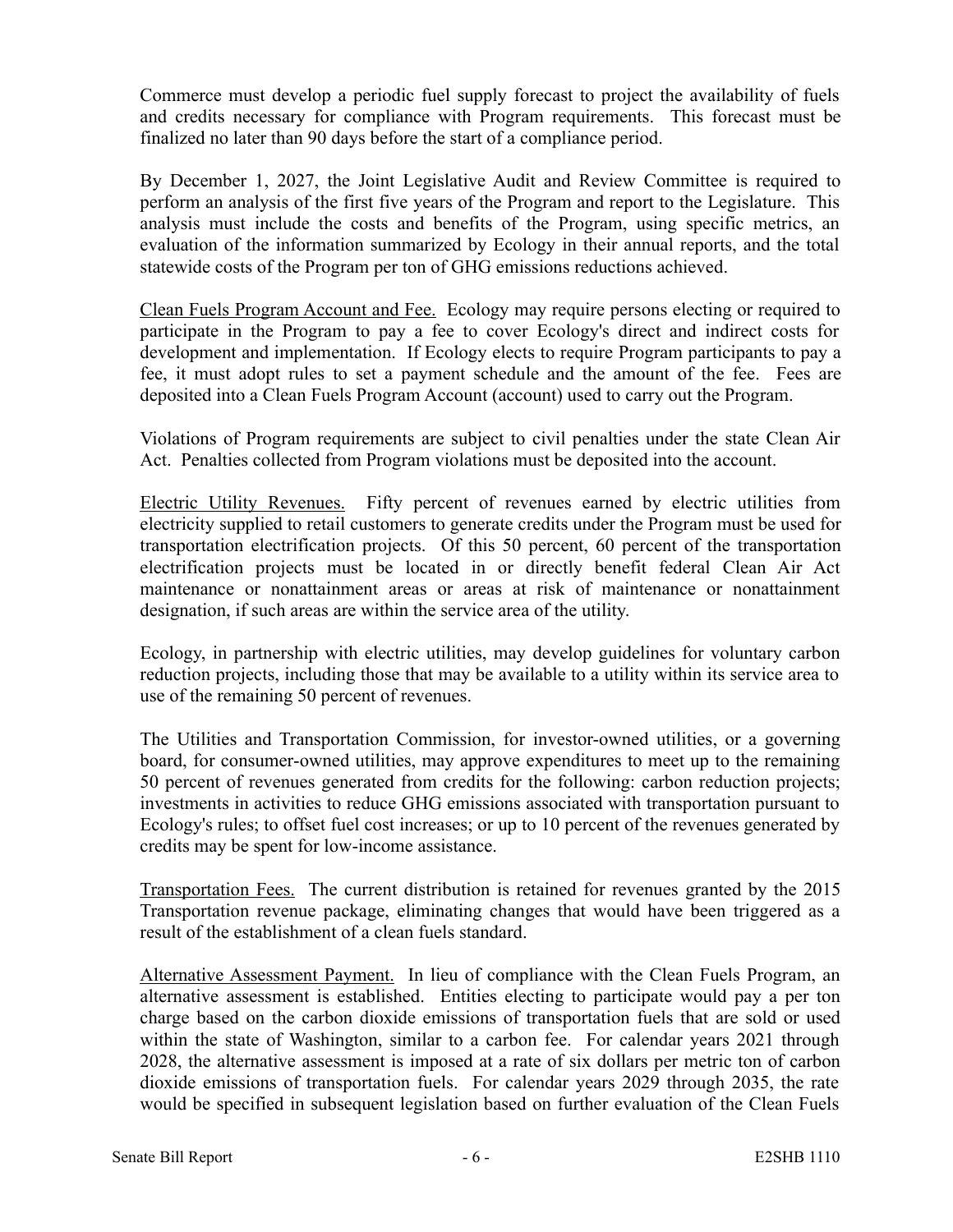Program. Fifty percent of the revenue generated from the alternative assessment is deposited in the Motor Vehicle Fund and 50 percent of the revenue is deposited in the Multimodal Transportation Account.

An entity electing to pay the alternative assessment, in lieu of complying with the Clean Fuels Program, must elect to do so by January 1, 2022. If the entity has not elected to start paying the alternative assessment by January 1, 2022 with a commitment to continue paying the alternative assessment, then the entity is precluded from selecting the alternative assessment until at least January 1, 2029, and must comply with all the Clean Fuels Program provisions until at least that date.

Fuels Exempt from the Alternative Assessment. Exemptions from the alternative assessment, similar to the exemptions from the Clean Fuels Program, are provided, including:

- transportation fuel exported or otherwise not used in Washington State;
- electricity;
- transportation fuel used for the propulsion of all aircraft, vessels, or railroad locomotives;
- military tactical vehicles and tactical support equipment; and
- transportation fuels used in volumes below certain thresholds.

Until January 1, 2028, the following fuels are also exempt from the alternative assessment requirements:

- special fuel used off-road in vehicles used primarily to transport logs;
- dyed special fuel used in vehicles that are not designed to transport persons or property, not designed to be operated on highways, and are used primarily for construction work, including timber harvest and mining; and
- dyed special fuel used for agricultural purposes that are exempt from state fuel taxation.

Other Alternative Assessment Provisions. The Department of Revenue, with the assistance of the Department of Licensing and the Department of Commerce, must adopt rules deemed necessary to administer the alternative assessment provisions, including potentially establishing other exemptions. The Department of Revenue is directed to develop and make available worksheets, fee tables, and guidance documents to compare compliance with the clean alternative fuel policy and the alternative assessment.

Biofuel Tax. For calendar years 2021 through 2028, a five cent per gallon tax is imposed on the bio-portion of a biofuel blended fuel. This tax would exclude the petroleum portion of the biofuel blended fuel.

Null and Void Provision. A section specific null and void clause is included requiring funding in the omnibus transportation appropriations act by June 30, 2019 or section 3 of the act is null and void.

## **EFFECT OF ENVIRONMENT, ENERGY & TECHNOLOGY COMMITTEE AMENDMENT(S)**: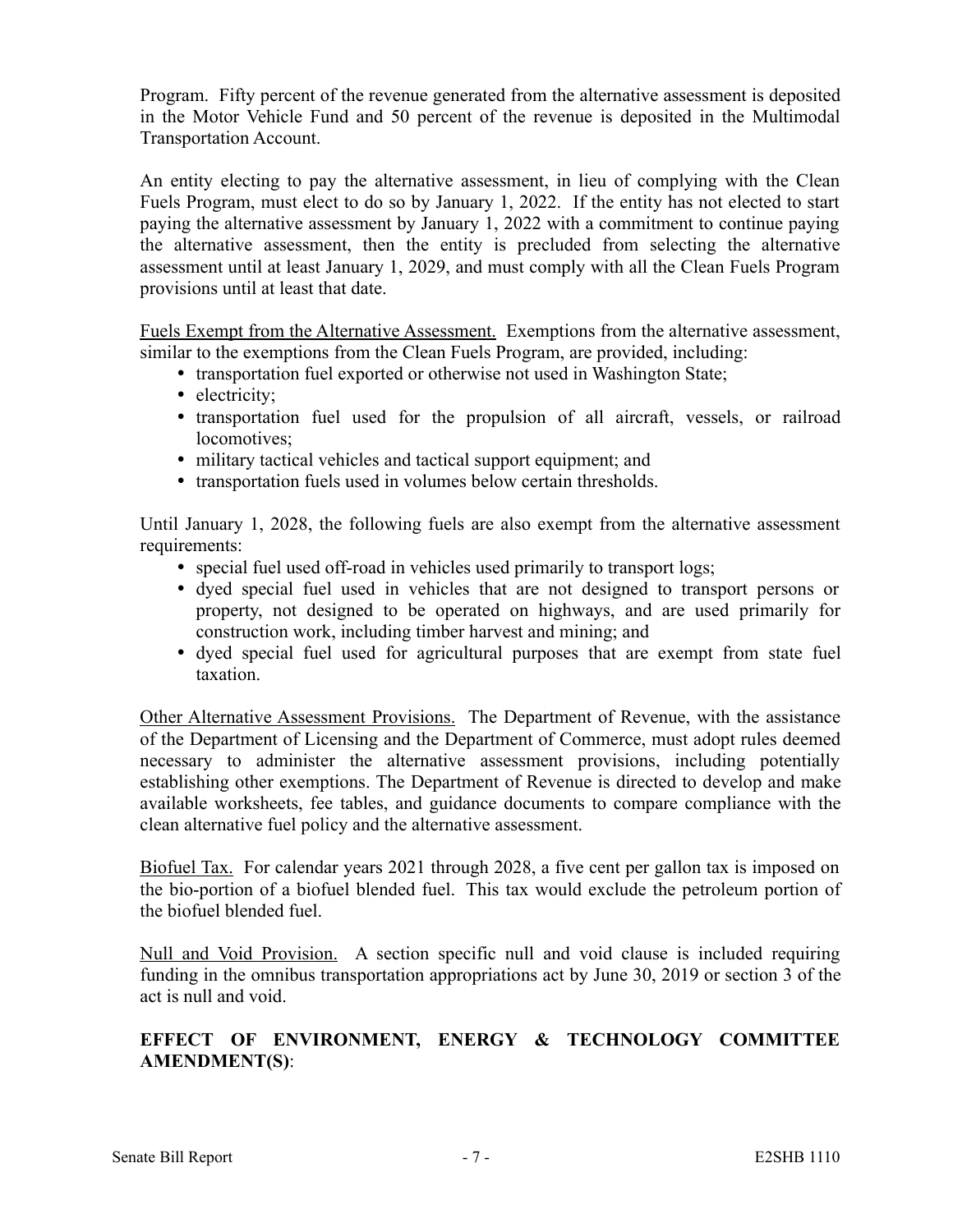- Includes investments in renewable natural gas or renewable hydrogen production projects in the list of activities that support the reduction of GHG emissions associated with transportation in Washington that may be allowed for the generation of credits.
- Directs the Department of Ecology, in partnership with electric utilities, to develop guidelines for voluntary carbon reduction projects, including those that may be available to a utility within its service area.
- Allows the UTC for investor-owned utilities or a governing board for consumerowned utilities to approve expenditures to meet up to the remaining 50 percent of revenues generated from credits for the following: Carbon reduction projects; investments in activities to reduce GHG emissions associated with transportation pursuant to Ecology's rules; to offset fuel cost increases; or for low-income assistance only up to 10 percent of the revenues generated by credits.
- Adds the definition of renewable natural gas.
- Makes technical corrections.

**Appropriation**: The bill contains a null and void clause requiring specific funding be provided in an omnibus appropriation act.

**Fiscal Note**: Available. New fiscal note requested on March 13, 2019.

#### **Creates Committee/Commission/Task Force that includes Legislative members**: No.

**Effective Date**: Ninety days after adjournment of session in which bill is passed.

**Staff Summary of Public Testimony on Engrossed Second Substitute House Bill (Environment, Energy & Technology)**: *The committee recommended a different version of the bill than what was heard.* PRO: A Clean Fuel Standard (CFS) is a program that requires producers of transportation fuels to gradually reduce the GHG and intensity of those fuels over time and they can do that in a number of ways—including by producing cleaner fuels such as biofuels which have a lower carbon intensity than petroleum based fuels or by acquiring credits from other producers of clean fuels. Rather than picking winners and losers we are establishing a policy to reduce GHG intensity of transportation fuels which are by far the largest source of GHG emissions in this state. California, Oregon, and British Columbia have comparable programs. Canada is about to implement a program nationwide. Europe has a similar program. From these experiences, we've seen significant investments in the production of cleaner fuels. Washington has abundant farms and forests to provide feedstock for the production of these clean fuels. The Port of Seattle has set aggressive goals for reducing carbon emissions and is implementing sustainable aviation fuels. Sustainable aviation fuel has reduced particulate emissions. A low carbon fuel standard (LCFS) in other states is pushing production of alternative fuels from Washington to Oregon and California because of their markets are more lucrative. Citizens are pushing for more climate action. Cities cannot meet their GHG emissions reduction goals without state action. In Oregon, the impact on gas prices has been negligible. Providing support for transit agencies for transforming their transit fleet is key. Low carbon fuels need to be more widely available to meet climate goals. Cleaner fuels will improve health in all communities, particularly vulnerable committees. The sale of electricity to electric vehicles would generate credit. The revenue from the credits can be used for a variety of activities and will benefit ratepayers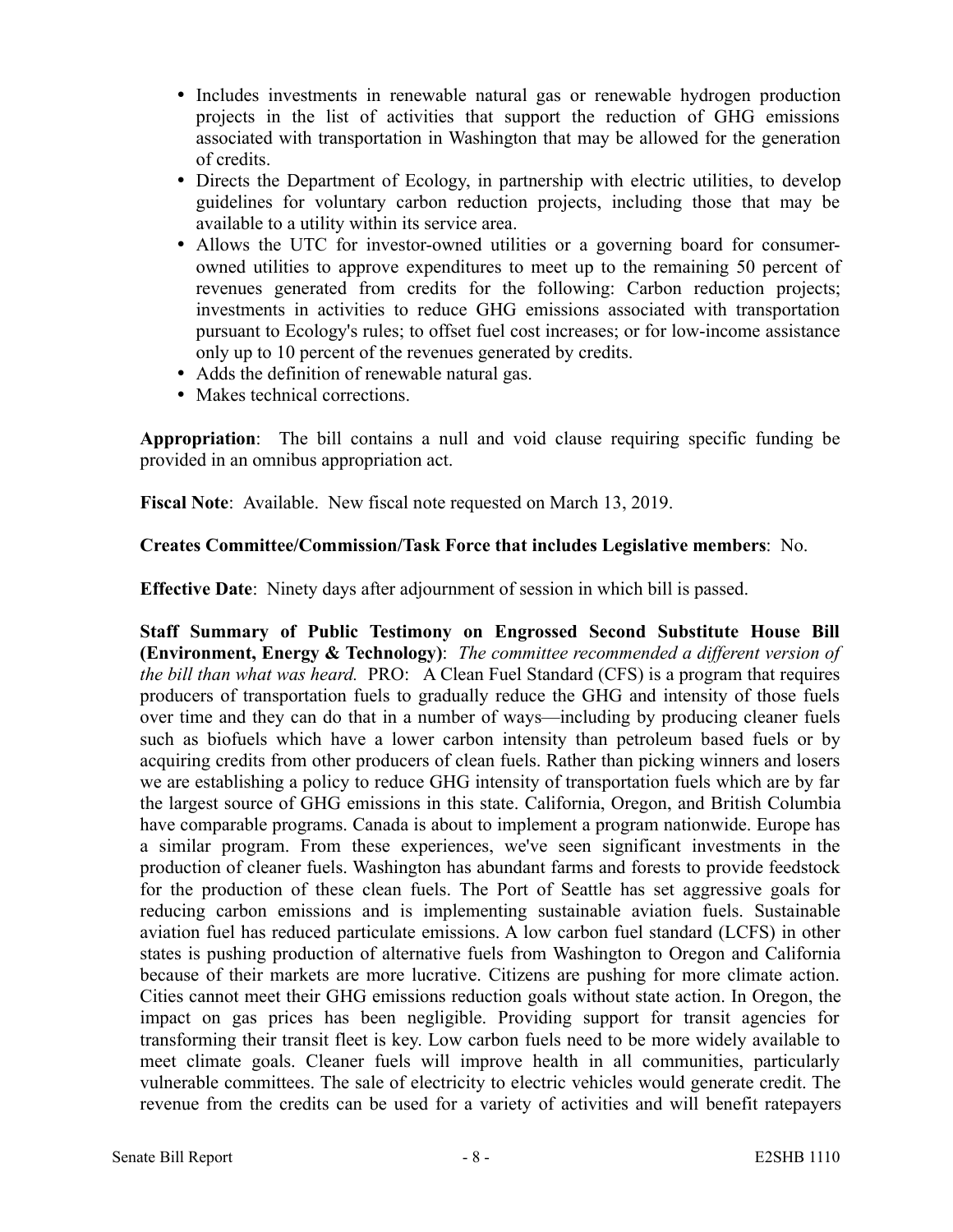across the state. This is a comprehensive way to reduce transportation carbon and opportunity to leverage EV rollouts with funding for infrastructure. The Puget Sound Clean Air Agency is looking at picking up this tool if the Legislature does not. Air pollution effects patients who struggle with asthma and chronic lung disease, as well as infants, elderly, and low-income people in communities with increased pollutants. Medical issues are expensive. What we breathe and put into our lungs matters. We have a choice as a state as to what we put into our air. Renewable diesel acts like fossil counterparts. Renewable natural gas is the lowest cost alternative available today. Oil prices are impacted by the global market, and the best way to insulate from this is to use alternative fuels. I would happily pay a little more for gasoline if it prevents burning down my house—we are already paying the cost of climate change. We need many different polices to impact the building, transportation, and electricity sectors. CFS is one way. There is not one single magic bullet policy. This is an economically efficient policy and technology agnostic. Transportation is not the lowest cost place to get emissions reductions, but we need to get reductions in transportation sector. CFS will create opportunities to transform waste streams, enable development of low carbon fuel production facilities, and create long-term good jobs. CFS will save Washington consumers by creating competition and enabling lower cost per mile vehicles and fuels.

CON: The advanced biofuels are not market ready to make this program work. Most costs are passed on to consumers in form of higher gas prices. Incredibly price-sensitive products such as food do not have a lot of room for cost increases. Distributors drive many miles. Fuel costs go into food costs and impact lower and middle-income families. People on fixed incomes will not be rushing out to buy EVs. There are no buses in rural Washington. According to the California Energy Commission, the price increase will be \$0.16 per gallon. A LCFS is a hidden gas tax and is regressive. The increase in the price of tax will not go toward transportation projects. If gas prices increase, it should be because of a gas tax. For trucking, fuel is one of the top two operating costs. Trucks burn more alternative fuel. This will increase the cost in consumer goods. Other innovations are coming.

OTHER: Modifications are need to ensure all alternative fuel can generate credits like electricity. All alternative fuels should be explicitly excluded from the carbon intensity reduction requirements. The carbon intensity for liquid fuel should be determined on a plant by plant basis. The provision limiting how utilities may spend revenues earned through the selling of credits intrudes on the responsibility of the public utility district commissioners to develop and oversee budgets.

**Persons Testifying (Environment, Energy & Technology)**: PRO: Representative Joe Fitzgibbon, Prime Sponsor; Ryan Calkins, Port of Seattle; Bruce Basset, Mercer Island, K4C; Celia Jackson, King County; Bryce Yadon, Transportation Choices Coalition; Curt Augustine, Alliance of Automobile Manufacturers; Vicki Christophersen, Washington Refuse and Recycling Association; Michael Transue, Global Automakers; Michael Mann, Forth; Carrie Nyssen, American Lung Association; Craig Kenworthy, Puget Sound Clean Air Agency; Dr. Margaret Kitchell, citizen; Mary Solecki, World Energy; Pat Gruber, Gevo; Kent Hartwig, Renewable Energy Group; Nina Kapoor, Renewable Natural Gas Coalition; Graham Noyes, Low Carbon Fuels Coalition; Clifford Traisman, Washington Environmental Council, Washington Conservation Voters; Vlad Gutman-Britten, Climate Solutions; Dave Warren, Klickitat PUD, Renewable Hydrogen Alliance; Rhonda Hunter, citizen; Kelly Thompson, JUUstice Washington; Asha Hendrickson, Stevens Elementary; Eli Huschle,